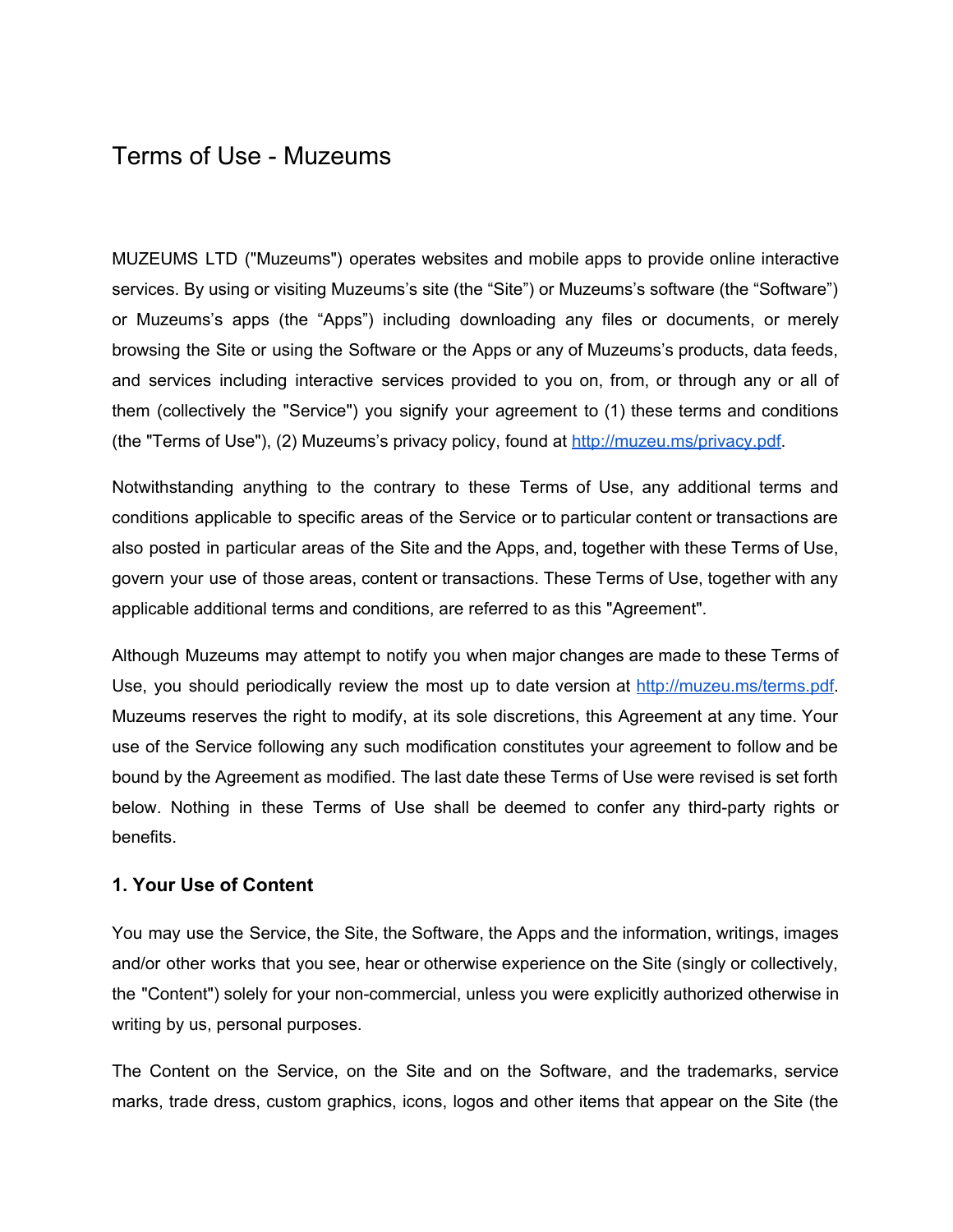"Marks") on the Service, are owned by Muzeums, or Muzeums has the authorisation to use them, subject to copyright and other intellectual property rights under the law.

Content is provided to you AS IS. You may access Content for your information and personal use solely as intended through the provided functionality of the Service and as permitted under these Terms of Use. You shall not download any Content unless you see a "download" or similar link displayed by Muzeums on the Service for that Content. You shall not copy, reproduce, distribute, transmit, broadcast, display, sell, license, or otherwise exploit any Content for any other purposes without the prior written consent of Muzeums or the respective licensors of the Content. Muzeums and its licensors reserve all rights not expressly granted in and to the Service and the Content.

You agree not to circumvent, disable or otherwise interfere with security-related features of the Service or features that prevent or restrict use or copying of any Content or enforce limitations on use of the Service or the Content therein.

You agree that Muzeums can analyze your content, and data for any purpose, including commercial (such as for targeting the delivery of advertisements and indexing content for search).

You understand that when using the Service, you will be exposed to Content from a variety of sources, and that Muzeums is not responsible for the accuracy, usefulness, safety, or intellectual property rights of or relating to such Content. You further understand and acknowledge that you may be exposed to Content that is inaccurate, offensive, indecent, or objectionable, and you agree to waive, and hereby do waive, any legal or equitable rights or remedies you have or may have against Muzeums with respect thereto, and, to the extent permitted by applicable law, agree to indemnify and hold harmless Muzeums, its owners, operators, affiliates, licensors, and licensees to the fullest extent permitted by law regarding all matters related to your use of the Service.

No right, title or interest in any Content is transferred to you, whether as a result of downloading such Content or otherwise. Muzeums reserves complete title and full intellectual property rights in all Content. Except as expressly authorized by this Agreement, you may not use, alter, copy, distribute, transmit, or derive another work from any Content obtained from the Site, the Apps or the Service, except as expressly permitted by the Terms of Use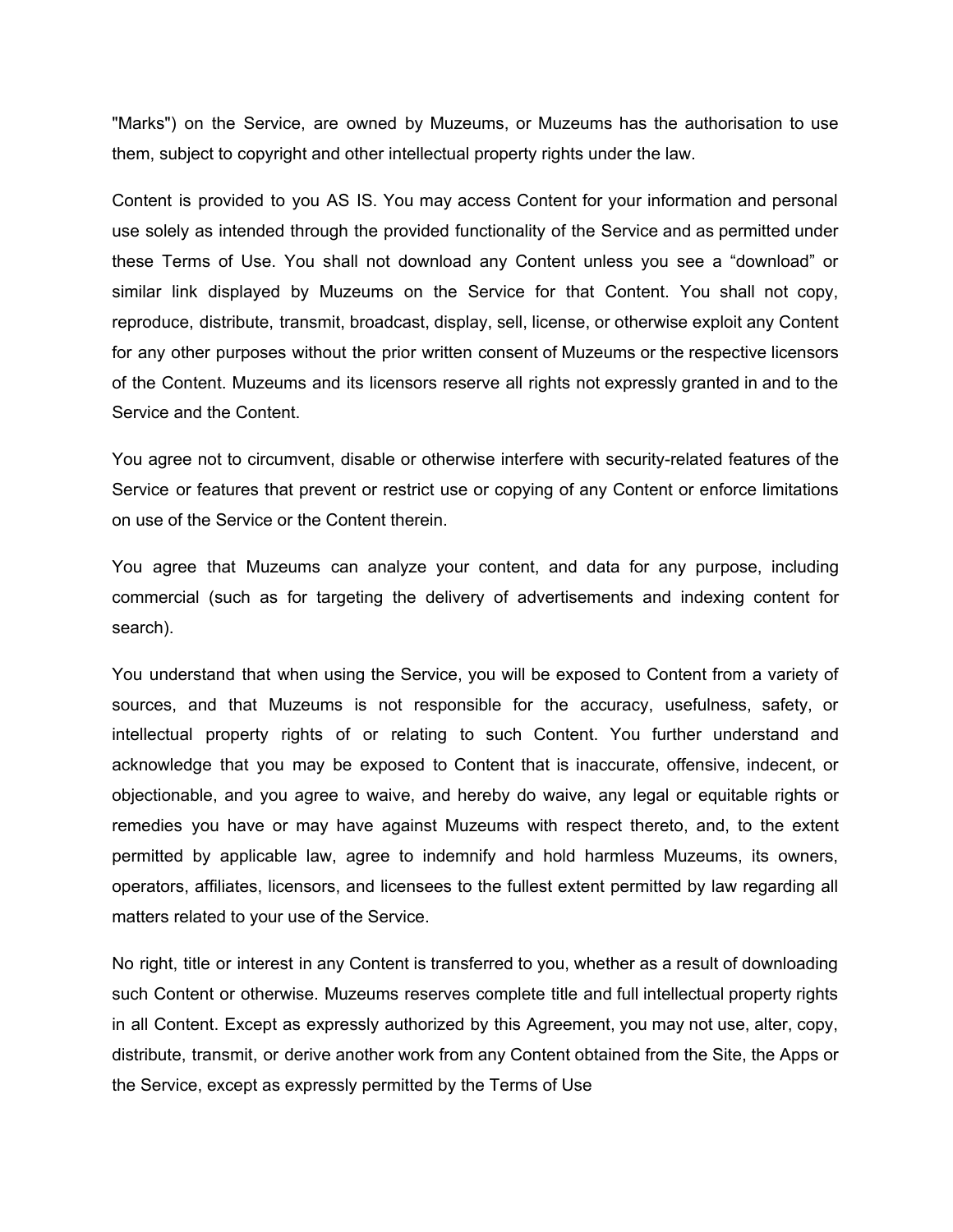# **2. Provisions Applicable to Developers of Applications**

If you use the software as a developer of a mobile application or a Site application (the "Application"), you must comply with the following additional terms:

- 1. You are responsible for your Application and its content and all uses you make of the Application.
- 2. You may not remove any proprietary notice from the Service, the Site, the Apps or the Software.
- 3. You may not sell, assign, rent, lease or grant any rights to any third party in the Application including, without limitation, through sublicense, to any other entity without the prior written consent of Muzeums.
- 4. You may not use the Software, the Service, the Apps or the Application for any commercial purpose or charge any person for the use of the Software, the Site or the Application.
- 5. You may not use any type of bot, spider virus, clock, timer, counter, worm, software lock, drop dead device, packet-sniffer, Trojan-horse routing, trap door, time bomb or any other codes or instructions that are designed to be used to provide a means of surreptitious or unauthorized access or that are designed to distort, delete, damage or disassemble the Software, the Site, the Apps or the Service.
- 6. Your access to and use of data you receive from Muzeums, will be limited as follows:
	- a. You must display a privacy policy that clearly discloses your use of the information you collect from users of your Application. Such privacy policy must comply with the terms of the privacy policy of the site.
	- b. You will promptly delete all user data you receive from us or from the user, upon the user's request.
	- c. You will not use any information or data on the Service or the Site or any information or data received from us for advertising purposes.
	- d. You will not transfer any information or data, including any user data, to any third party.
	- e. We can require you to delete user data if you use it in a way that we determine is inconsistent with users' expectations.
- 7. You will not give us information that you independently collect from a user or a user's content without that user's prior consent.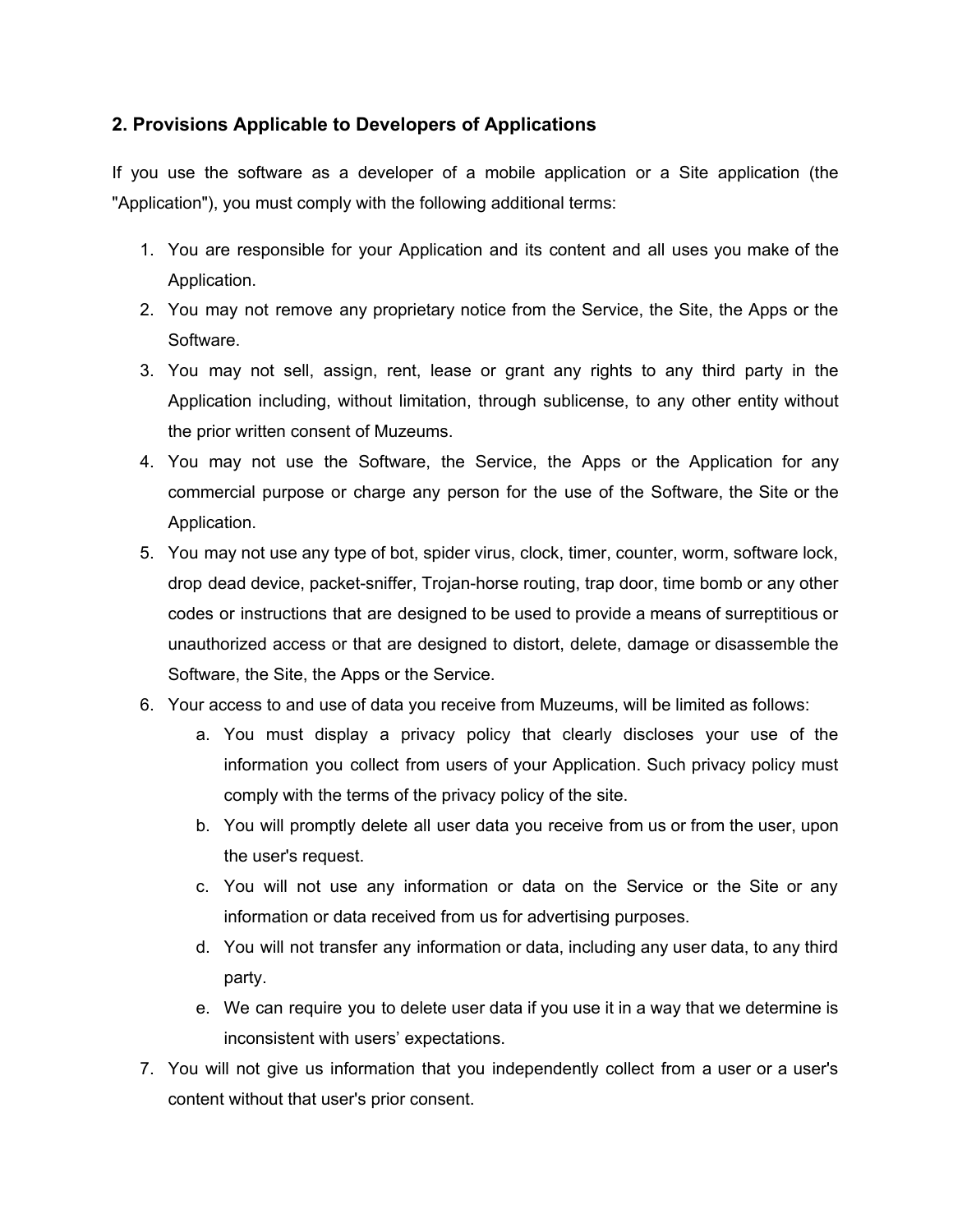- 8. You will make it easy for users to remove or disconnect from your Application.
- 9. You will not sell, transfer, or sublicense our code, APIs, or tools to anyone.
- 10. You will comply with all applicable laws.
- 11. We do not guarantee that our platform for the Application will always be free, you should periodically review these Terms of Use and check for any changes.
- 12. You give us all rights necessary to enable your Application to work with Muzeums.
- 13. You give us the right to use your Application, and place content in your Application.
- 14. You acknowledge and agree that we can analyze your Application, content, and data for any purpose, including commercial (such as for targeting the delivery of advertisements and indexing content for search).
- 15. To ensure your application is safe for users, we can audit it.
- 16. We can create applications that offer similar features and services to, or otherwise compete with, your application.
- 17. The Software and the Service may be incorporated into, and may incorporate, technology, software and services owned and controlled by third parties. Use of such third party software or services is subject to the terms and conditions of the applicable third party license agreements, and you agree to look solely to the applicable third party and not to expect Muzeums to enforce any of your rights. All modifications or enhancements to the Software and the Service remain the sole property of Muzeums. You understand that Muzeums, in its sole discretion, may modify or discontinue or suspend your right to access any of its Services or use any of the Software at any time, and may at any time suspend or terminate any license hereunder and disable any Software you may already have accessed without prior notice. Muzeums reserves the right to add additional features or functions to the Software and the Application. When using the software on your computer or mobile, the Software periodically communicates with Muzeums servers. We may require the updating of the Software on your computer or mobile when releasing a new version, or when making new features available. This update may transpire automatically. You acknowledge and agree that Muzeums has no obligation to make available to you any subsequent versions of its software applications.
- 18. You represent and warrant that when you submit content to the Site, you own all intellectual property rights and all other needed rights in the content; that you are permitted to publish the content and permit Muzeums to publish the Content and exploit all intellectual property rights in and to the Submissions.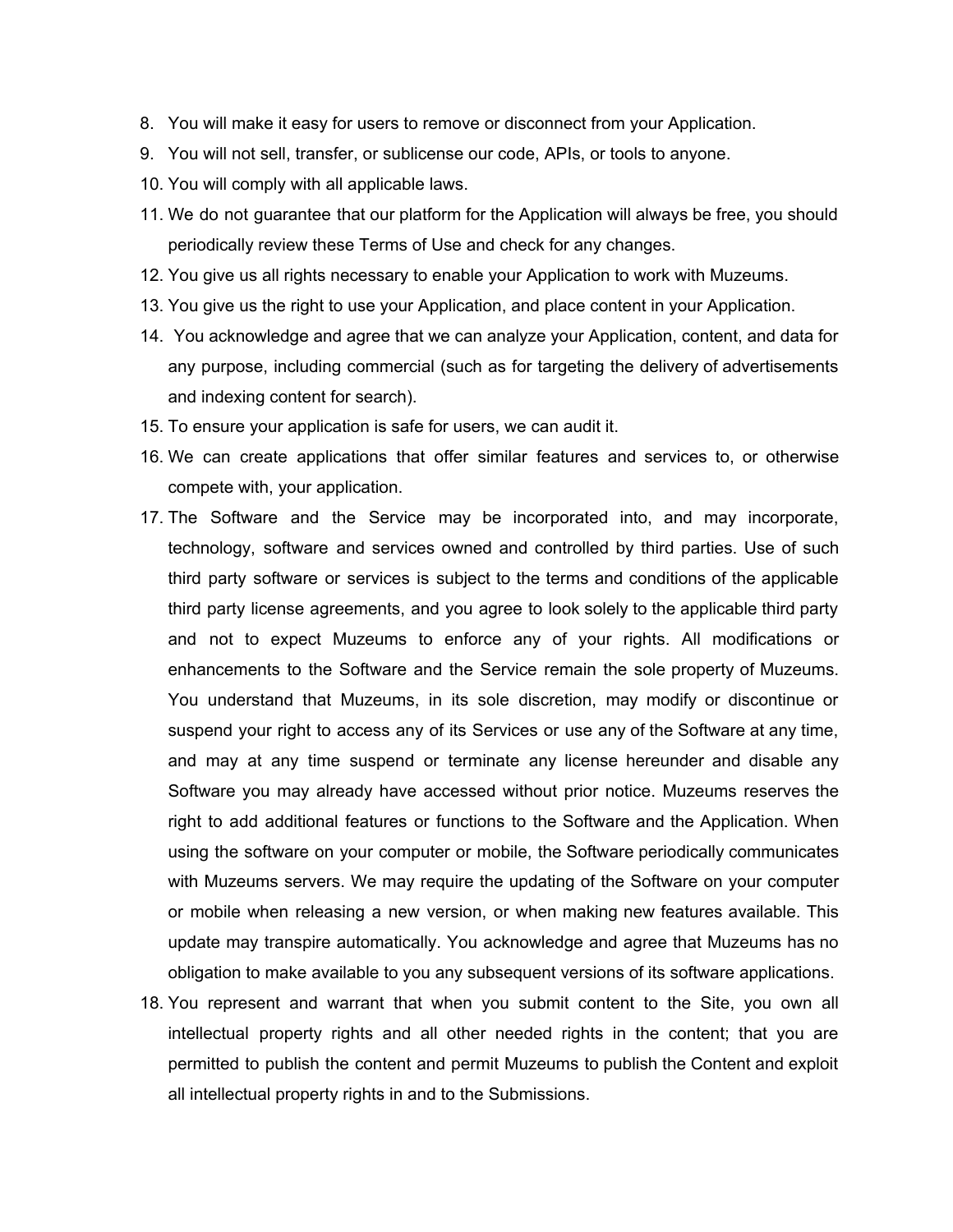19. By using the Software as a developer of the Application, you hereby grant us an irrevocable, worldwide, perpetual, non-exclusive, royalty-free, sub licenseable and transferable license to use, whether personal use or commercial use, copy, distribute, prepare derivative works, display in public and publicly perform your content of your Application.

#### **3. License and Ownership**

The Software is being licensed to you by Muzeums on an "AS IS" basis, for your private personal use only. Subject to the terms of these Terms of Use, Muzeums and its current, and future, parent and subsidiary companies (collectively "Licensor", "we", "us" or "our") hereby grants you a limited, non-exclusive, personal, non-sub licensable, non-assignable license to use the Software, the Apps and the Site, including any online or enclosed documentation, data distributed to your computer for processing and any future programming fixes, updates and upgrades provided to you onto a computer or a mobile phone for your sole use to, interact with and utilize the Software and the Site, including the content and features contained therein and the Service. The Software, the Apps and the Site may only be used in connection with the Service.

Any and all intellectual property rights ("Intellectual Property") associated with the Software, the Site and/or the Apps and their contents are the sole property of Muzeums, its affiliates or third parties. Elements of the Software, the Site and/or the Application are also protected by trade dress, trade secret, unfair competition, and other laws and may not be copied or imitated in whole or in part. All Marks of Muzeums, its affiliates or other third parties and may not be used or interfered with in any manner without the express written consent of Muzeums. Except as otherwise expressly stated in these Terms of Use, you may not copy, reproduce, modify, lease, loan, sell, create derivative works from, upload, transmit, or distribute the Intellectual Property of the Software, the Site and/or the Apps in any way without Muzeums's or the appropriate third party's prior written consent. Except as expressly provided herein, Muzeums does not grant to you any express or implied rights to Muzeums's or any third party's Intellectual Property.

Muzeums grants you a limited, personal, nontransferable, non sublicensable, revocable license to access and use only the Site, the Software, the Apps, the Content and Service only in the manner presented by Muzeums. Except for this limited license, Muzeums does not convey any interest in or to the information or data available via the Site, the Apps, the Software or the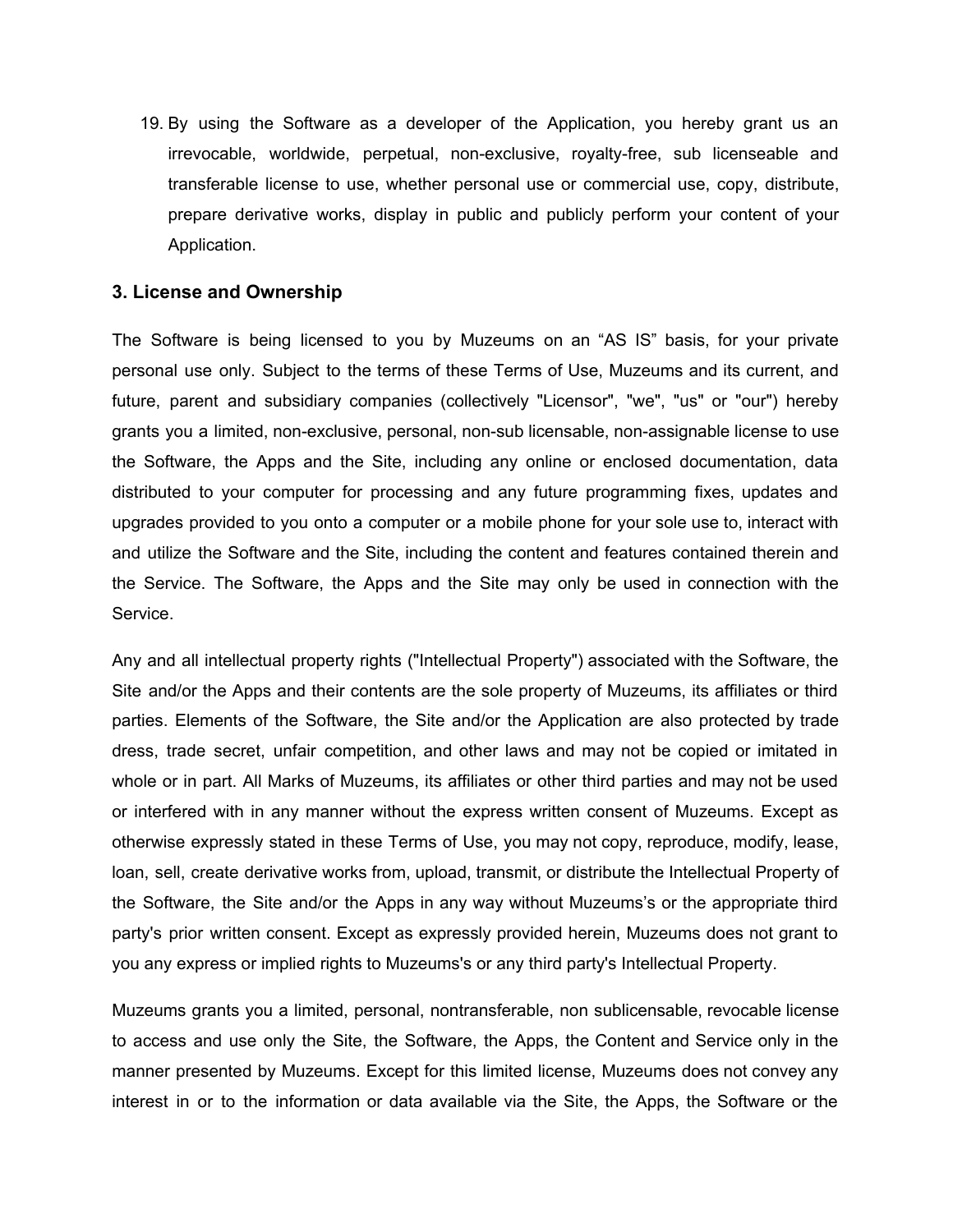Service (the "Information"), the site, the Software, Apps, Service, or the Content or any other Muzeums property by permitting you to access the Site. Except to the extent required by law or as expressly provided herein, none of the Software, the Content and/or Information may be reverse-engineered, modified, reproduced, republished, translated into any language or computer language, re-transmitted in any form or by any means, resold or redistributed without the prior written consent of Muzeums. You may not make, sell, offer for sale, modify, reproduce, display, publicly perform, import, distribute, retransmit or otherwise use the Content in any way, unless expressly permitted to do so by Muzeums.

#### **4. Scope of Terms of Use**

These Terms of Use govern your use of the Site, Apps and all applications, software, and services (collectively, "Services") available on the Site and Apps, except to the extent such Services are the subject of a separate agreement. Specific terms or agreements may apply to the use of certain Services and other items provided to you on the Site or Apps (the "Service Agreement(s)"). Any such Service Agreements accompany the applicable Services or are listed in association with or through a hyperlink associated with the applicable Services.

#### **5. No Unlawful Or Prohibited Use**

As a condition of your use of Muzeums's Site and/or Apps, you agree not to use the Site or Apps or any device, including a compromised device, to intentionally or unintentionally access the service for any unlawful purpose, or any other purpose prohibited by law or these terms. You may not attempt to gain unauthorized access to any portion of the Muzeums site, its service, other accounts, computer systems, or any network connected to any Muzeums server, through hacking, password "mining", or any other means.

# **6. Registration Procedures and Providing Personal Information**

You may browse the Site and Apps, and view Content without registering, but as a condition to using certain aspects of the Service, you are required to register at the Site or App. In order to register you will be require to delivery of personal details such as: full name, email address, etc. These data will be transferred and stored in the database of Muzeums. Note that these data delivered by you is not obligated by law but without providing the data set on imperative, you can not use the services offered on the Site.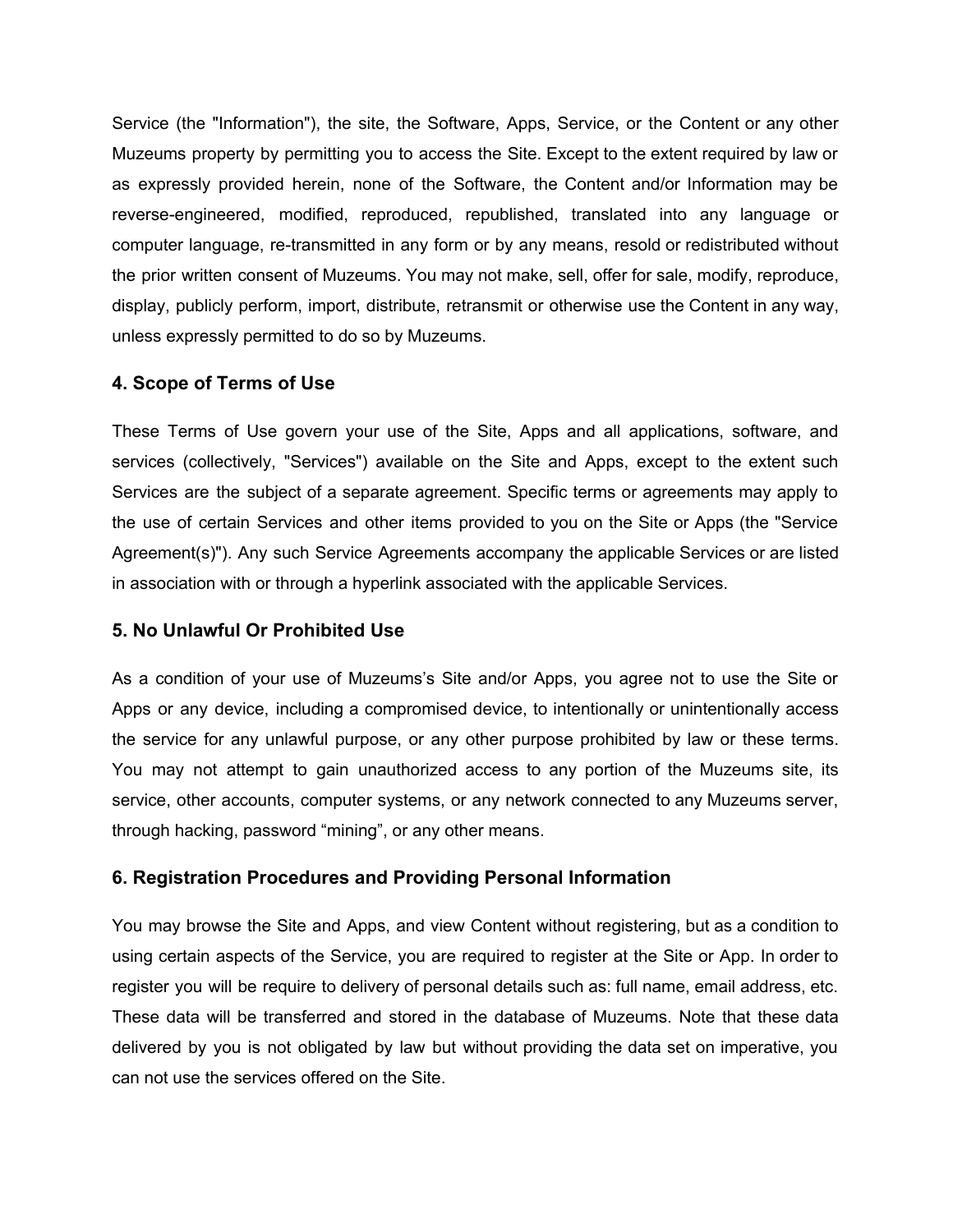# **7. Purchasing Content, Products Or Services On The Site**

You may be required to pay for some of the Service provided by Muzeums, according to rates, as shall be determined by Muzeums from time to time. In the event that you will select to acquire any such Service offered on this Site or Apps, you will be asked to supply certain information. You will be asked to provide your name and email address and depending on the method of payment you will be asked to provide details of either your credit card and/or connect with your PayPal account, as well as your billing address. Access to certain content or products may be age restricted. Where any such restriction applies you will be asked to confirm that you are old enough to purchase the items or purchase and view the content as appropriate.

# **8. Security**

Muzeums secures the information in the database and network PCs as it relates to its operation, the most advanced systems. Despite the efforts and resources invested in it, it is unable to commit to using it to preclude illegal entry contained on databases and computer network.

#### **9. Disclaimer of Warranties**

Muzeums makes no representations about the results to be obtained from using the Site, the Apps, the Service, the Information or the Content. The use of same is at your own risk. The Site, the Apps, the Service, the Information and the Content are provided on an "As Is" basis. Muzeums disclaim all warranties, either express or implied, statutory or otherwise including but not limited to the implied warranties of merchantability, non– infringement of third parities' rights, and fitness for a particular purpose. Muzeums and any of its officers, directors, shareholders or employees make no representations or warranties about the accuracy, completeness, security or timeliness of the content, information or service provided on or through the use of the Site or the Apps or the Service. No information obtained by you from the web site shall create any warranty not expressly stated by Muzeums in these terms of use.

# **10. Limitation of Liability**

In no event will Muzeums be liable for any damages whatsoever, including, but not limited to and direct incidental, consequential, special, exemplary or other indirect damages arising out of:

a. The use of or inability to use the site, the apps, the service, or the content.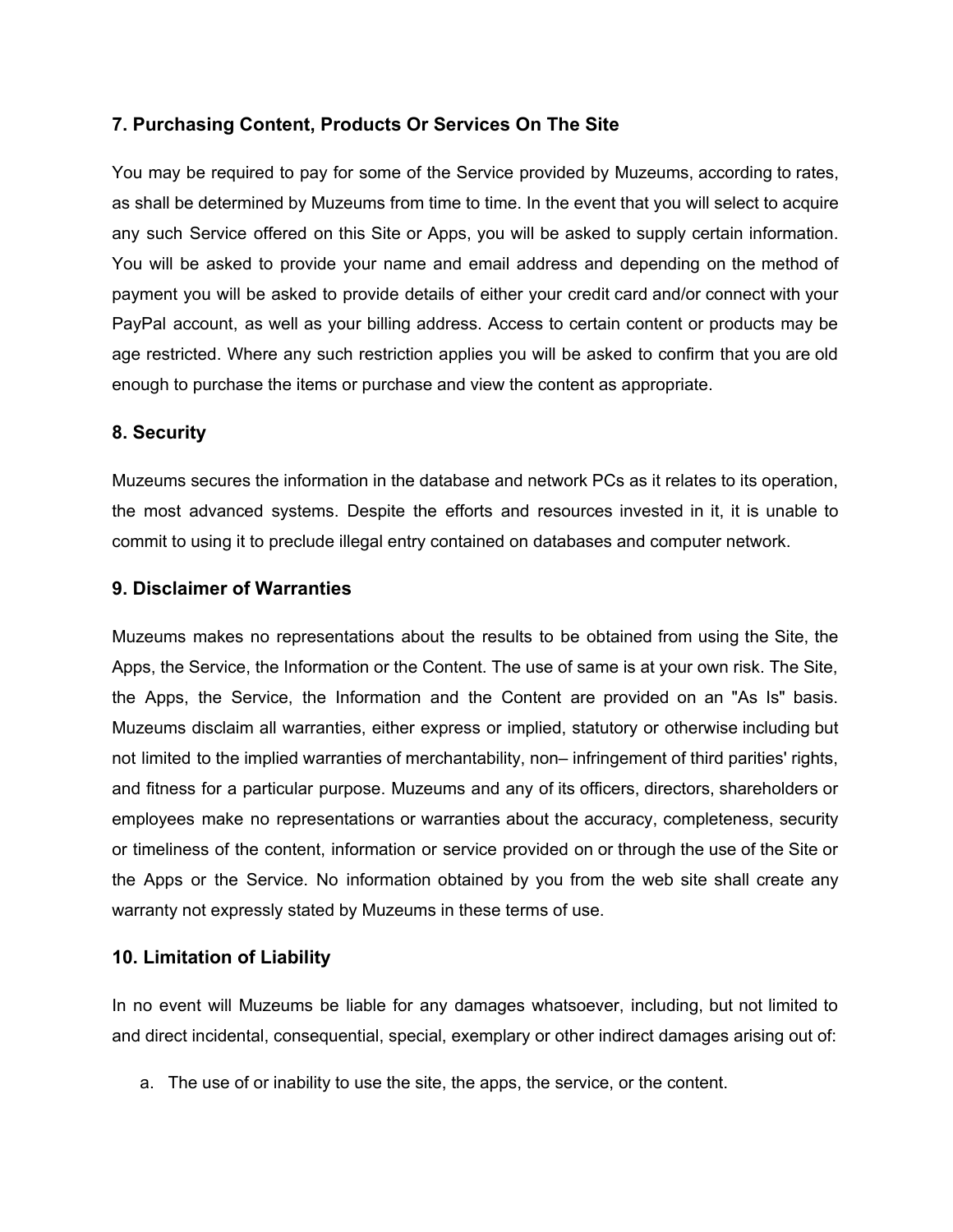- b. Any transaction conducted through or facilitated by the site.
- c. Any claim attributable to errors, omissions, or other inaccuracies in the site, the apps, the service and\or the content.
- d. Unauthorized access to or alteration of your transmissions or data, or any other matter relating to the site, the apps, the service, or the content, even if Muzeums has been advised of the possibility of such damages.

If you are dissatisfied with the Site, the Service, the Apps, the Content or with the terms of use, your sole and exclusive remedy is to discontinue using the site. If from any reason at all some of the above limitations may not apply to you. Muzeums liability is limited and warranties are excluded to the greatest extent permitted by law, but shall, in no event, exceed 100\$.

# **11. Indemnity And Limitations of Damages**

You agree to indemnify, defend and hold harmless Muzeums, its officers, directors, employees, and any third party information providers to the Site and the Apps against any and all losses, expenses, damages and costs, including reasonable attorneys' fees, incurred in relation to, arising from, or for the purpose of avoiding, any claim or demand from a third party that your use of the Site or Apps violates these Terms, any applicable law or regulation, or the rights of any third party.

In no event shall Muzeums or any of its officers, directors, shareholders or employees be liable to any entity for any direct, indirect, special, consequential of other damages (including, without limitation, any lost profits, business interruption, loss of information or programs or other data on your Muzeums account) that are related to the use of, or the inability to use, the content, materials, and functions of the site or apps of any linked website, even if Muzeums is expressly advised of the possibility of such damages.

# **12. Termination**

This agreement (and the agreement constituted by your use of the information, graphics and materials on the Muzeums's Siteor Apps) and your access to the Muzeums Site or Apps may be terminated at any time by Muzeums without notice. All restrictions, licenses granted by you and all disclaimers and limitations of liability by Muzeums will survive termination; however, you will no longer be authorized to access the Muzeums's Site and/or Apps.